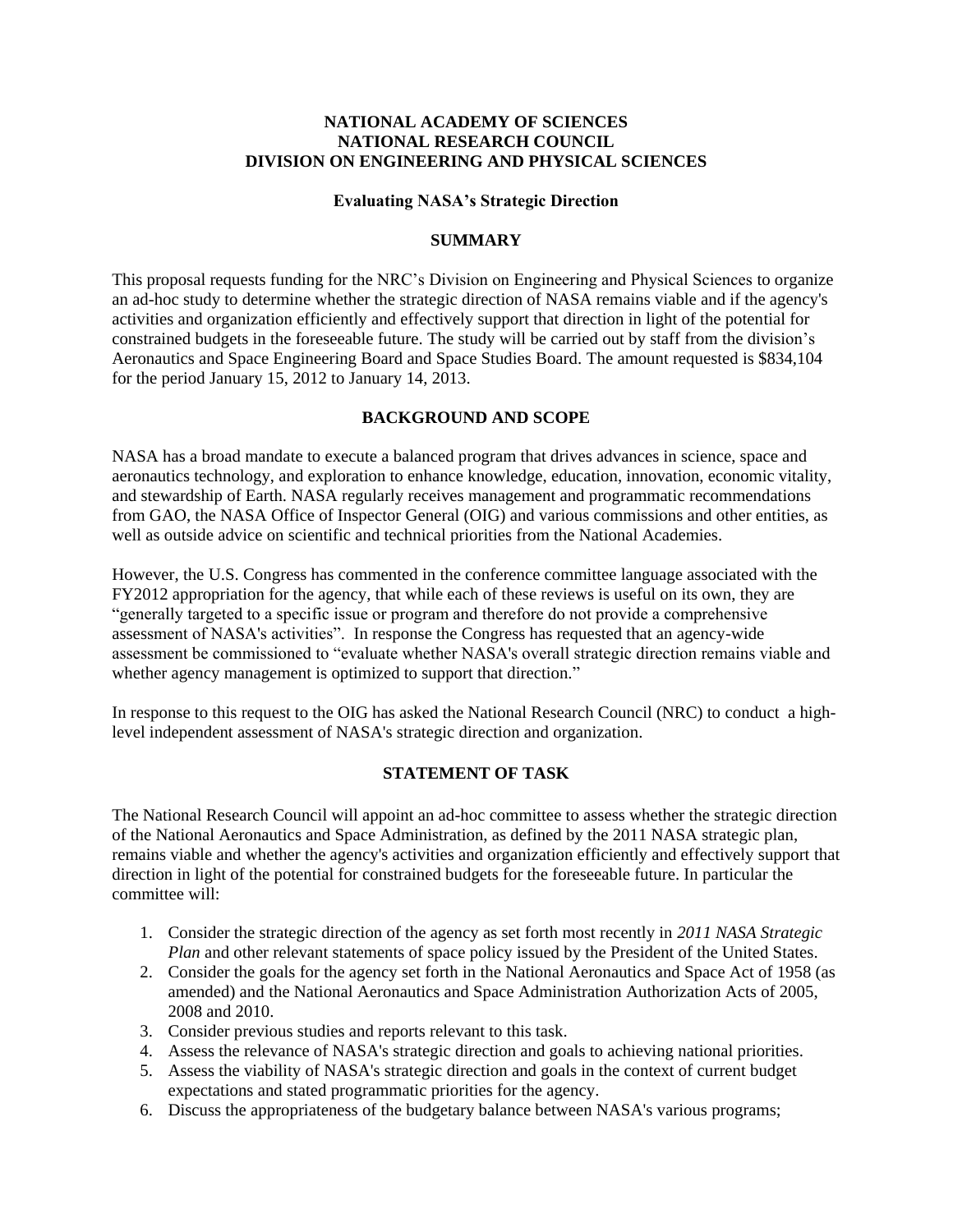- 7. Examine NASA's organizational structure and identify changes that could improve the efficiency and effectiveness of the Agency's mission activities; and
- 8. Recommend how NASA could establish and effectively communicate a common, unifying vision for NASA's strategic direction that encompasses NASA's varied missions.

Any recommendations made by the committee will be predicated on the assumption that NASA's out year budget profile will be constrained due to continuing deficit reduction.

## **PLAN OF ACTION**

The committee's analysis and evaluation efforts will be based on their collective expertise derived from information and data gathered independently during the course of this study, and supported by the findings and recommendations of relevant reports released by the NRC, the Government Accountability Office, and the Office of the Inspector General, as well as the 2009 report of the "Review of the U.S. Human Space Flight Plans Committee ("the Augustine Committee"), and reports from other relevant independent organizations as identified during the course of the study.

In considering issues related to assessing the viability of NASA's strategic direction and goals, the committee may consider such questions as whether NASA will be able to effectively pursue specified strategic goals given current and likely future budgets and the current state of the applicable science and technology; lines of authority and responsibility are clear; particular goals are too optimistic and therefore should be revised; or the complete set of goals is too optimistic requiring a downselect?

In considering the relevance of NASA's strategic direction and goals, the committee may assess relevance in terms of achieving national priorities in areas such as, but not limited to, space and earth science, human exploration, aeronautics research, technology development, preserving the leadership of the United States in space and aeronautics, national security, international cooperation, and any other criteria the committee may choose.

In considering the budgetary balance, the committee is expected to look at the adequacy of the budgets primarily at the mission directorate level, although the committee may choose to comment on the adequacy of the budgets for major individual programs where they are of particular strategic importance. The committee will not make specific dollar amount budget recommendations but may offer guidance on where budgets across the agency appear to be adequate, excessive, or deficient.

The study period will be 12 months with the committee meeting and completing its task over the course of 7 to 9 months (from appointment to release of the report in pre-publication format). The timeline below lays out a notional set of milestones:

- January 15, 2012: Study funds received by NRC and committee recruitment begins.
- February/March: Committee appointment is finalized by the NRC and first meeting is scheduled and announced. First 3-day meeting for data gathering is held in Washington DC.
- April: Second 3-day meeting for data gathering is held at a venue TBD.
- May/June: Third and fourth 3-day meetings are held at a venue TBD: Committee meets to finalize its report at a venue TBD. Report enters NRC review phase in June.
- July 31 2012: Review is completed and prepublication report is released.
- August December: Report goes through final editing and publication and the committee leadership is engaged in disseminating the report's content.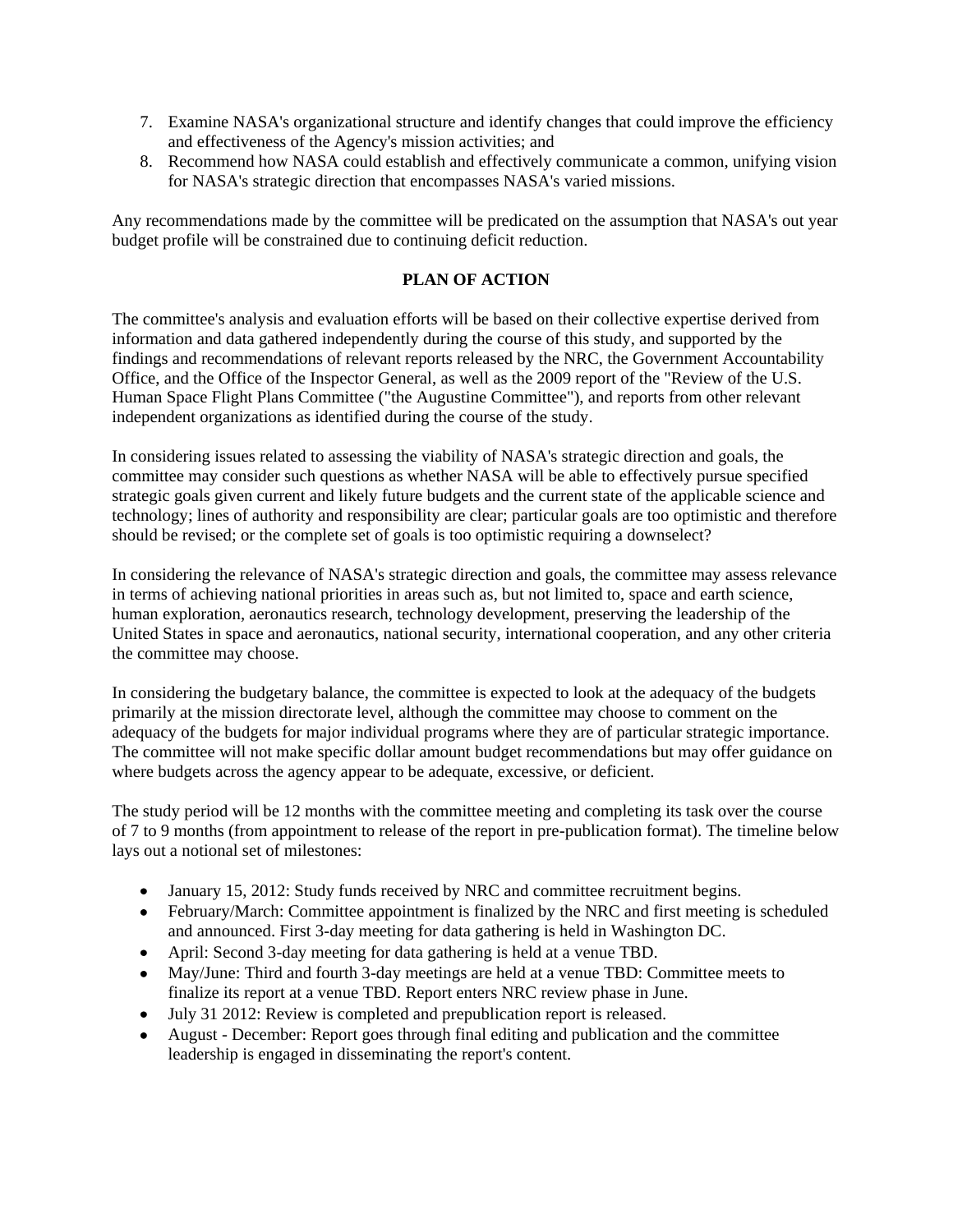This timeline is predicated on receiving funds by January 15, 2012. The timeline will shift accordingly should funds be received after that date.

The committee will hold up to 4 meetings. Two or three of the meetings will be data gathering meetings held in Washington D.C. and other appropriate venues. The data gathering sessions will be open to the public (subject to the space limitations of the venues used). The committee may also consider soliciting the accumulated knowledge of former NASA employees and other experts in industry, government, and academia through targeted workshops or other meetings, or the issuing of a request for information.

The first meeting will focus on discussions with current NASA leadership (including the Administrator, Deputy Administrator, and Associate Administrators across the agency), representatives of the Executive Office of the President, members and/or staff of the U.S. Congress, and other government or nongovernment stakeholders. The first meeting will also provide an opportunity for the committee to hear directly from the chairs and other committee members of relevant NRC studies. The second and third meetings will focus on gathering data and information identified by the committee as necessary for completion of this task. The fourth meeting will focus on the committee reaching a final consensus on its findings, conclusions, and recommendations.

The committee will be assisted by a team of NRC staff with experience on studies that cover the breadth of NASA's activities. To ensure that no current NASA employees or current employees of major aerospace industrial contractors for NASA will be members of the committee, NRC conflict of interest and FACA policies will apply. The NRC may hire an outside consultant or organization to supplement the available expertise to the committee and to ensure the task can be completed in the expedited manner envisioned.

### **PROJECT OVERSIGHT**

The proposed contractor is the National Research Council, the operating arm of the National Academy of Sciences (NAS). The NAS was created by the federal government to be an adviser on scientific and technological matters.

The long established status of the National Academy of Sciences (NAS) as a noncompetitive source of scientific research and policy advice to the Government derives from its creation by Congress in 1863 (36 U.S.C. Sec. 253). This special status and relationship with the Government was reconfirmed by E.O. 2859, May 11, 1918, as amended by E.O. 10668, May 10, 1956. The noncompetitive status of the NAS was most recently formally recommended in E.O. 12832 on January 19, 1993. This order cites the special relationship of the Academy to Government and its unique capacity to martial scientific expertise of the highest caliber in order to provide independent and objective science policy advice.

The Division on Engineering and Physical Sciences (DEPS) is concerned with expanding basic knowledge in the physical sciences and engineering and applying these disciplines in the service of humankind. In support of these goals the Division Committee will articulate intellectual and strategic goals for the Division, with particular attention to the promotion of intra- and inter-division collaborations to capture interdisciplinary opportunities that are emerging or likely to emerge; ensure the quality of the Division's work, perform strategic reviews of the Division's boards, and approve board members; and provide direction on emerging issues, and review the Division's structure and operational ability to pursue these issues. The Committee will also annually review the Division's activities, reports, successes, and challenges, and articulate its vision of how the Division must evolve in the future.